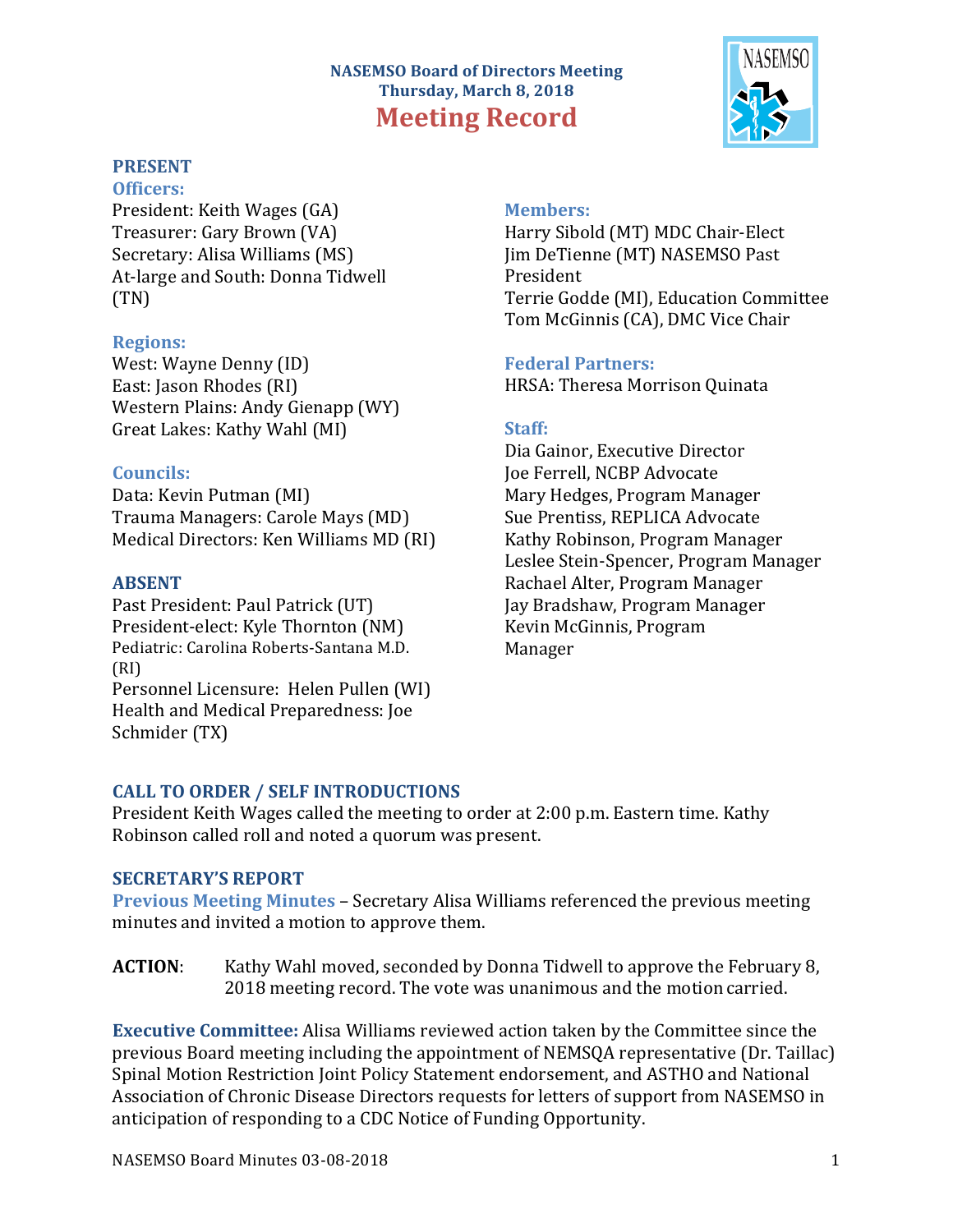### **TREASURER'S REPORT**

**Financial Status** –Treasurer Gary Brown reported that as of February 28, 2018 NASEMSO had total assets of \$983,841. Combined income from operations and other income of  $$1,030,827$  and expenses were  $$1,136,585$  yielding a  $$105,758$  deficit. He noted this was anticipated and that with federal contract invoicing for the period underway, these figures are likely to change.

**Program Committee** –Gary Brown reported that the March committee meeting is postponed through the annual meeting. Gary asked that members go online to retrieve the current program and to register for the Annual Meeting in May in Providence. The committee is currently seeking judges for the abstract competition.

#### **PRESIDENT'S REPORT**

Keith – deferred.

### **EXECUTIVE DIRECTOR'S REPORT**

**NEPS** – Dia Gainor reported that states would be receiving a survey request on state office use of LMS, a strategic planning template is currently in progress, and NASEMSO continues to seek info (i.e. promising practices) on EMS workforce.

**SOP Model Revision – Kathy Robinson reported that the results of the second national** engagement was reviewed at an in-person technical expert panel meeting that convened last week in Washington DC. The descriptions of the levels were finalized and the group is on schedule for a 3rd national engagement in April 2018 with the final deliverable to NHTSA in July. Andy Gienapp mentioned the recent addition of opioid antagonists and hemorrhage control as a change notice was difficult to implement without a URL and ability to produce the documents. This has been resolved and Kathy will make sure to include the information in Washington Update.

**Fatigue in EMS** – Kathy Robinson noted that the early online version of the Fatigue Guidelines is the  $8<sup>th</sup>$  "most read/downloaded" article of all time in Prehospital Emergency Care. Phase 1 is now complete and work on the experimental study and biomathematical tool has begun. An implementation guide is under review at NHTSA. NASEMSO recently presented a joint position statement to the JNEMSLF to encourage national EMS organizations to engage in the discussion on fatigue in EMS.

**ASPR Transport of Highly Infectious Patients – Leslee Stein Spencer reported that the** template and exercise design deliverables have been submitted and are waiting for approval from ASPR. The HMPC will meet in Providence, Ray Mollers/DHS staff will be present to discuss threats to EMS and other items of mutual interest.

**Baylor EIIC** – Rachael Alter shared that EMS Week plans are underway and that efforts are focusing on peds integration into the theme. State Partnership Director interviews have wrapped up. A conference call was conducted to improve communications and collaboration with EIIC, including a discussion on site visits. Dia added that following a very constructive conference call with Manish Shah, Sam Vance (now employed by Baylor), Dia, and Rachael, that Rachael will now be included in the state partnership site visit rotation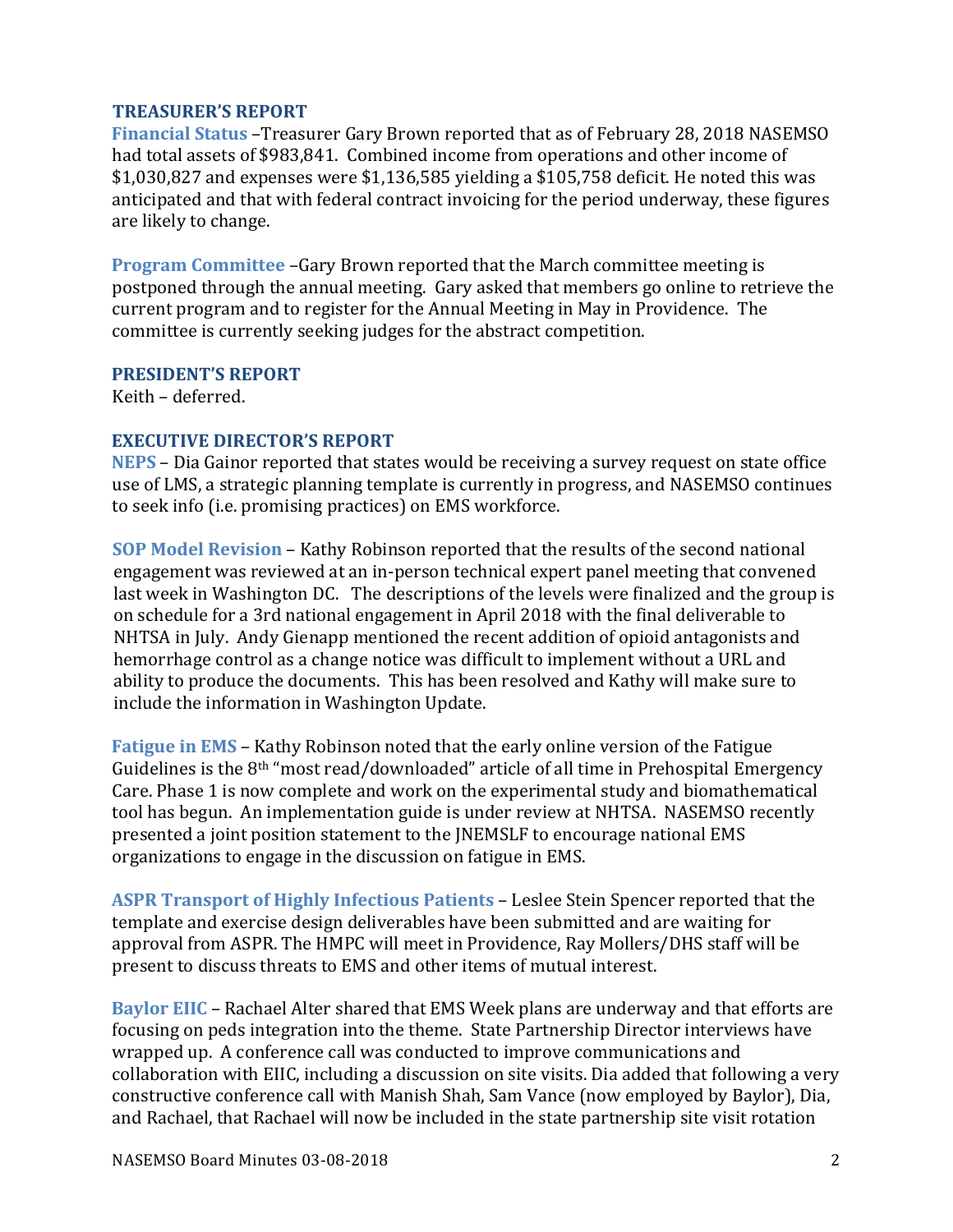and communications, and that overall, we expect better collaboration with EIIC in the future.

**National Collaborative for Bio-Preparedness** – Joe Ferrell indicated that he is working with individual states to announce their data use agreements with the Collaborative. Six states are signed on with 4 more in the queue. Data flows are being established in several states and an analytics specialist at Biospatial is working on data linkages for crash incidents and level of injury severity reported in EMS reports as a pilot project in Florida.

### **REPLICA**

Sue Prentiss reported on the Commission meeting last week in Nashville. Advocacy efforts include EMS Today and an NAEMT webinar. Regional calls have been conducted in the west and east regions. Six bills are currently active—SC, NE, MO, NH, LA, and AR. Progress has been made in WV but the recent teacher strike preempted discussion in the legislative session. Fifty bills were not heard as a result. SC is in a House Committee, NE is showing promise, and NH voted out of committee yesterday. A REPLICA bill has also been introduced in LA. Sue is working to promote in CA as well.

Andy Gienapp reported that the main Commission focused on rules and the administrative agreement. They identified the need to establish the name and address where to receive mail. The group agreed to use the PWW mailing address: Page, Wolfberg & Wirth, LLC, 5010 E. Trindle Road, Suite 202, Mechanicsburg, PA 17050. Commission members are planning an abbreviated meeting in Rhode Island in May.

**NHTSA Naloxone Evidence-Based Guideline – Mary Hedges indicated that the project** team met in person in January in conjunction with the NAEMSP conference. They meet monthly via teleconference to create a model protocol for EMS based on an EBG- due Sept 28, 2018. 

ACS-COT Records Linkage Joint Policy Statement – Dia Gainor noted that NASEMSO has received a sub-award from the American College of Surgeons to develop a joint statement. NASEMSO reps submitted to COT for consideration. One face-to-face meeting is planned with follow-up conference calls.

**Safe Transport of Children Crash Test** – Mary Hedges shared that we are hopeful that the NJ Office of EMS will get 402 funding to start the first project step. A meeting is scheduled for March.

#### **Keith congratulated Kevin McGinnis for receiving an EMS 10 Innovators award.**

**Updated Leadership Playbook** –has been posted to the web site. The intent is to align approaches across councils and committees.

**Updated web site.** Jay Bradshaw briefly demonstrated two approaches. Board members can view at https://invis.io/SKFY6WSTMAG. A soft rollout will be conducted at the May meeting. The platform is more compatible with electronic devices. Search boxes are located at the top and bottom of page. Jay is seeking info from Board by March 16.